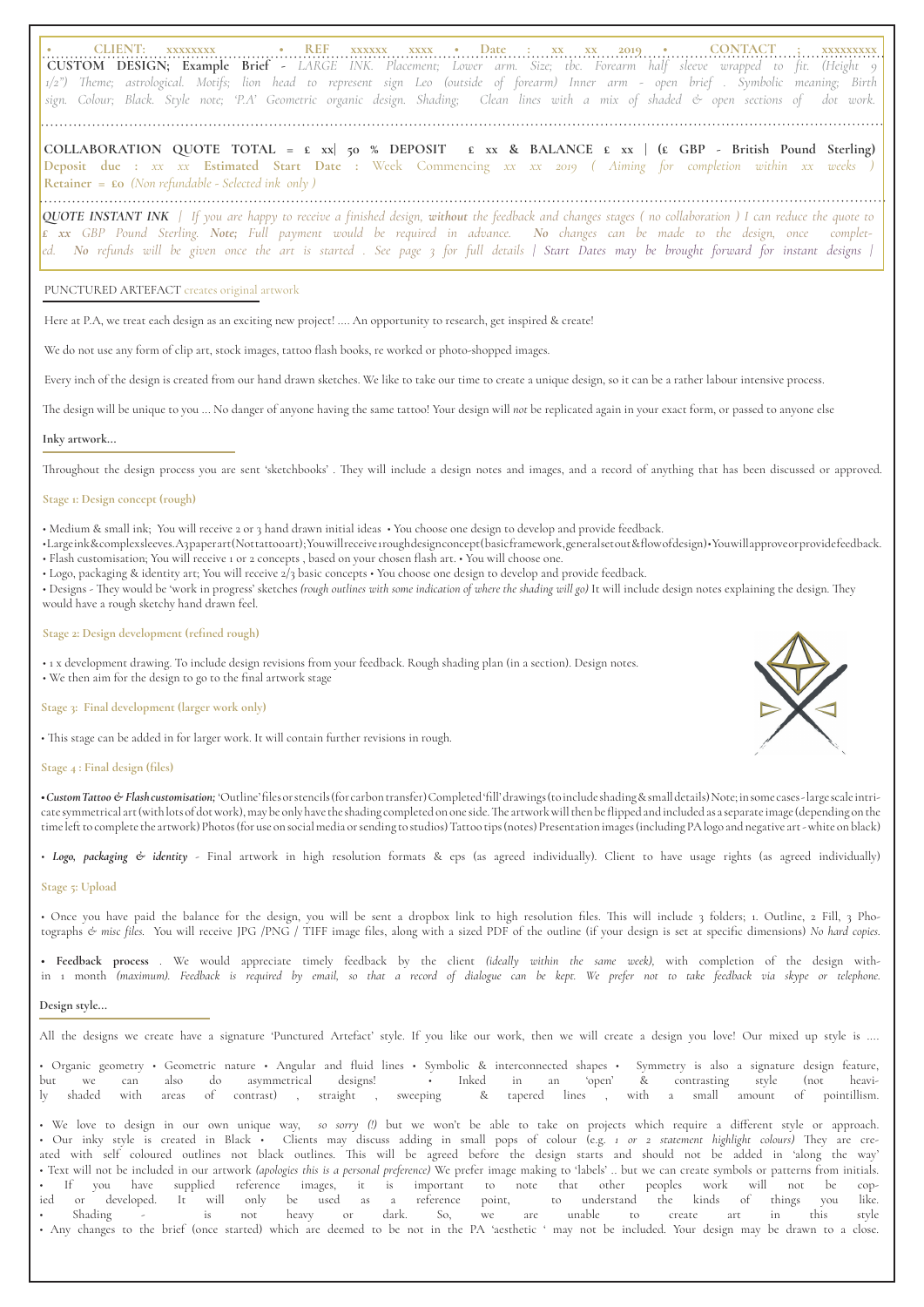#### **Existing ink ...**

# PDNARTDRED & ARTEFART

• Creating artwork to match to an existing one over email can be a little tricky, We generally suggest that a one to one with a tattoo studio may be more suitable , as they will be able to trace and create the art to perfectly fit. But we do take on this work, when suitable. Images & dimensions of your ink will be needed. Note; It may not match up exactly.

#### **Design fees ....**

• As we create our designs uniquely for you, we don't follow a pricing structure. • We quote depending on the motifs or complexity of your design *(and the time dedicated to you)*  • We want you to love your design & welcome clear feedback throughout the project. We always aim to minimise the amount of design changes but a *quotable* amount of changes will happen along the way ! If the changes start to be too excessive or the allocated design time is being used up, we will flag this to you. We may need to raise a further quote or invoice for design time *(but with your support , we hope to avoid this!)* • Time Tip - It is advisable to really think about the size & what you want to include, before the design starts. Adding in extra items or changing the content and/or size of the design mid way through, may lead to additional design time charges *(if your time is used up)* 

**A 50% deposit** is required before any design work is undertaken . This should be paid at least 3 weeks before the start date *(or ideally on invoice to secure a slot in the calendar)* . An invoice will be sent to you via the online store. You can pay by Credit & Debit Cards (Using Stripe) PayPal & Sofort Bank Transfers (Germany, Austria, The Netherlands, Switzerland, Italy, Spain, Belgium and Poland) You can also arrange your own bank transfers & payments using the details listed below.

Serious clients only - To help us plan the schedule & keep the wait list down - only accept your quote if you are a serious client. Due to a high level of clients reserving spots and not 'going through with it' .. from 2016 all clients (Large ink) may be required to secure their slot by paying a retainer fee £15, which will be removed from the final balance upon completion. Note - Unfortunately, this money will not be refunded if a client does not go through with the project.

Early payments - If you do decide to make an advance payment (earlier then 6 weeks before) If an earlier slot becomes free, we will certainly keep you in mind!

Large scale work or multiple jobs - In some circumstances they may be subject to a second stage payment of 25 % (before the final rough is created)

The **balance payment** is required before any final artwork is released. The invoice should be paid promptly within a maximum of 7 working days. *Please factor this in when agreeing to the design.* 

We are sorry but we are unable to offer **alternative payment plans**. Your quote will be valid for 2 months, from the date sent, should you wish to save up before you take on the quote, *(please factor in a 2-3 month wait list)*

**Changing the brief** *mid way (e.g. larger scale, adding motifs or colour) will require us to provide a quote if this is likely to effect the amount of design time*

Feedback Timings ; Timely feedback is required to keep the wait list on track. Ideally within 5 days of a sketchbook being sent to you . Should we not hear from you for a period of 3 weeks. Your design will be 'suspended' and will then become the work of PA. Any design time used *( not covered by the deposit amount)* will be invoiced for immediate payment. *Your unfinished artwork will remain the property of P.A and should not be used. The work will be re-quoted if 2 months elapse.* 

As a very small design business *(who loves to work with people)*, **non payment** for work undertaken is extremely upsetting :( so, p*lease don't do this* ! A weekly payment reminder will be sent to all clients. 1 month from the completion date (after a final reminder) your custom design rights will voided and your design made available on our 'flash page'. *Do not attempt to use any rough drawings, it will make for a very bad tattoo and any reputable tattooist would not work with unapproved artwork.*

*Also quote-able • Artwork print • The original artwork signed • Your design tattooed onto leather. Please enquire.*

|  |  |  |  | UK BANK PAYMENTS: |  |
|--|--|--|--|-------------------|--|
|--|--|--|--|-------------------|--|

Name: Dionne Marshall Account: Barclays Bank Account number: 108 804 85 Sort Code: 20 - 07 - 89

#### **INTERNATIONAL BANK PAYMENTS: PAYPAL PAYMENTS**

By bank transfer; *Additional information;* 

*Bank details:* IBAN - GB86 BARC 20078910880485 SWIFTBIC - BARCGB22 15 Colmore Row, Birmingham, B3 2BH, UK *Punctured Artefact address;* 20 Station Road, Bretforton, Nr.Eve-<br>sham, Worcestershire, WR11 7HX, UK sham, Worcestershire, WR11 7HX, UK

*Please send payments in GBP £ Pounds Sterling to;* 

*• Dionne@PuncturedArtefact.com or use the link Bank address; • Paypal.me/PuncturedArtefact*

*When sending money, please send by £ pounds GBR Sterling, where possible.* 

**Copyright & Usage ...** 

Punctured Artefact, reserves the full design rights on your inky art *(unless a logo or instructed as a graphic or apparel design, where licence rights will then be given to the client on an individual basis, agreed by both parties)* 

• You can of course, get this inked onto your skin, but you should not use the artwork for any other purpose (other than printing for personal reference)

• Protect your own design; It is advisable not to post artwork files to social media or share any artwork files *(photo files are fine!)* • Please do not leave the artwork in the tattoo studio & ask them to delete all digital files.

• Rejected designs may be developed further & added to the 'flash' section on our site

• Individual motifs created within a complex design may be isolated or developed and used in the 'flash' section of our site

• Any designs created with a client (who subsequently goes 'AWOL' ) will be used in the flash section and will not be kept for the client.

• Images of your finished design may be used on our website & social media platforms. For protection, the images will generally be angled, partially obscured,watermarked or prevented from being downloaded. Stencil and outline files will never be posted. In some circumstances scanned pictures may be used for a professional portfolio, profile or website. They may include a watermark.

**Timings:** We may have a waiting list, for which we apologise! . Your 'estimated' start date can be found at the top of the quote. Your ink may take up 2-3 weeks to complete (up to 4 for large complex pieces) *Start dates are often brought forward, if previous projects complete ahead of time* 

**Thank you for your kind consideration. Non English speakers should get in touch if anything is unclear (!)**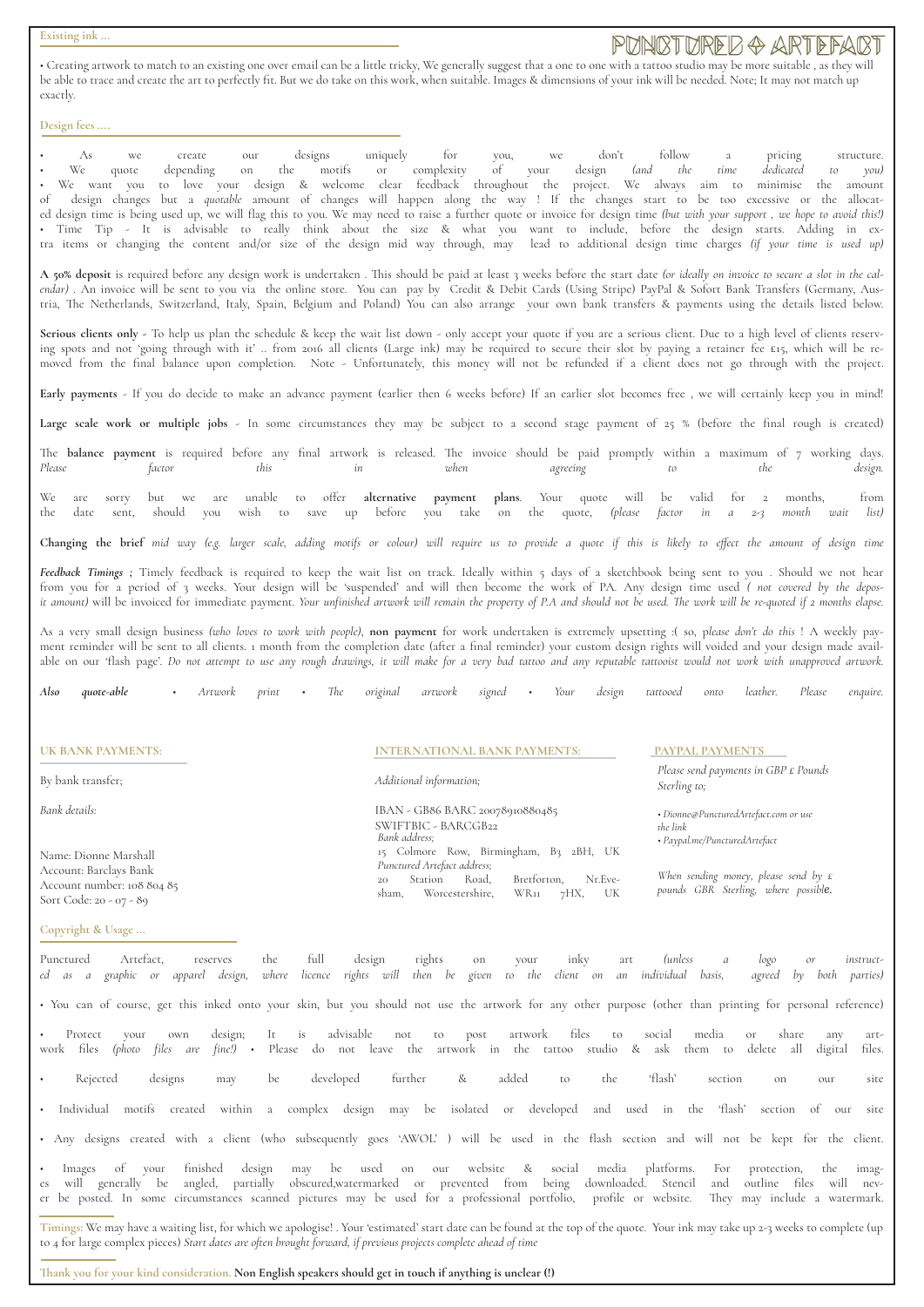# **Instant ink ... Alternative option**

# PUNCTURED & ARTEFACT

# **OVERVIEW**

• *If you are happy to receive a finished design, without the feedback and changes stages (no collaboration) I can reduce the quote . Note; Full payment would be required in advance. No changes can be made to the design, once completed. No refunds will be given once the art is completed*

#### **Instant ink process ....**

#### *1. Dimensions (large ink)*

- A template will be sent to you to complete.
- Your dimensions will be plotted in and then returned to you for approval.
- The design will be created to this template.

#### *2. Briefing*

- I will get some further feedback from you, on your brief.
- The aim of this it to give me a clear way forward.

• For sleeves, this may include ; listing your design motifs in importance, what should go on the topside or underside of the arm, general look & feel (e.g. cuffs) , motifs, patterns and shapes you like ( e.g. if you want a more linear & angular design or curved and circle based )

#### *3. Proportions*

- Following on from the briefing discussion, a basic proportions and positions plan will be sent to you for approval (using blocks and notes)
- This will not include design drawings, but will allow you to see what scale/space each design element will take

## *5. Creation*

- I will then create the design, aiming to take into account any feedback on the proportions
- I will advise you on a completion date (generally 1-2 weeks)

## *4. Final art & links*

- The final design, along with some notes on the design will be sent to you, in the form of a dropbox link.
- You then have 5 days to download the files

## *6. Not included*

• Feedback or changes on the design artwork

## *COSTS*

- Full payment is required in advance of the art.
- In order to plan the schedule, this will be needed 3 weeks prior to the start date
- Once paid I can then add you into the confirmed design schedule
- Note; NO refunds will be given once the design process has started & sketchbooks are received by the client.